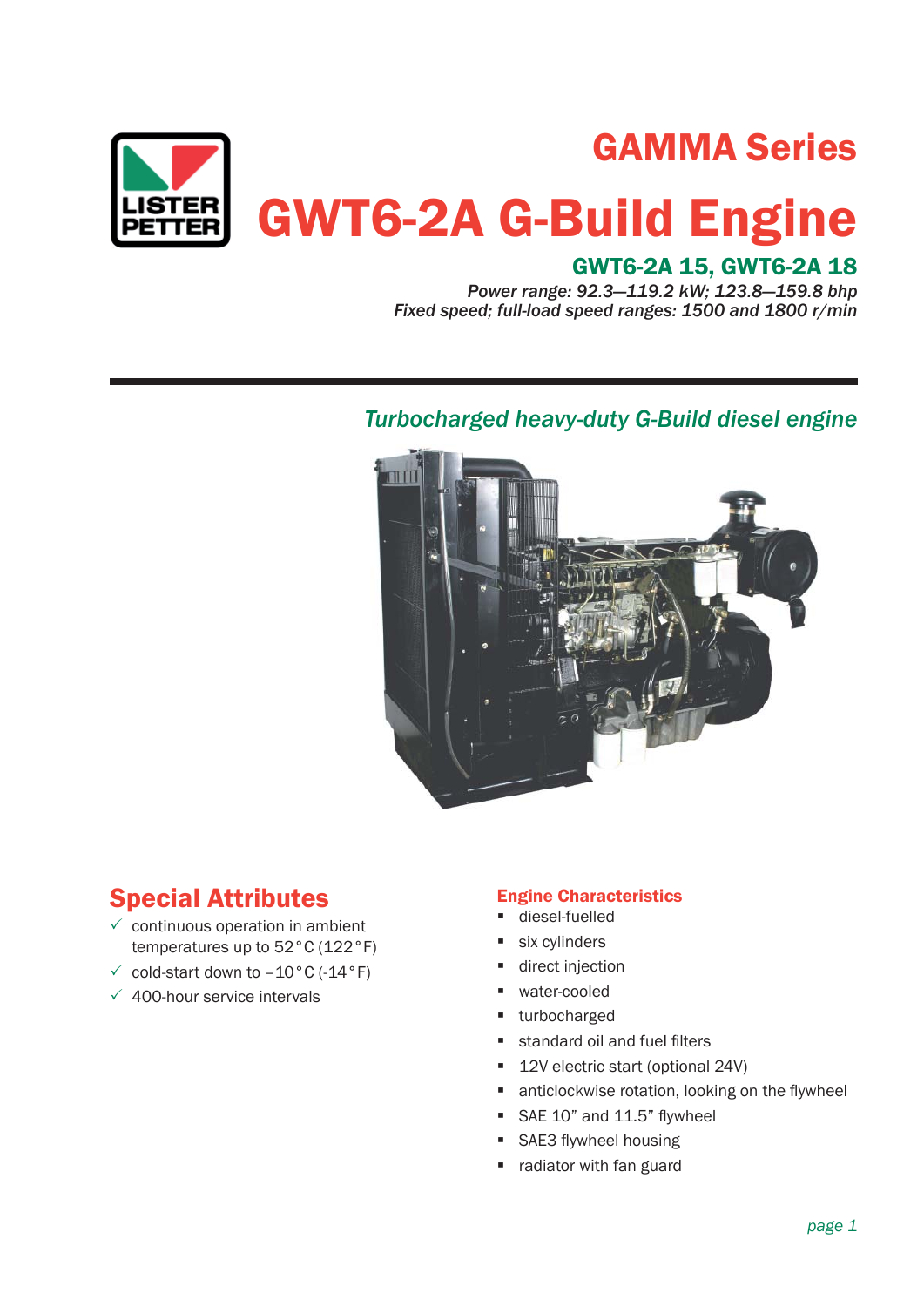#### Design Features and Equipment

- **Cast-iron crankcase**
- **self-vent fuel system**
- **inline fuel injection pump**
- $\blacksquare$  flywheel with ring gear
- air cleaner
- **IDOW oil-pressure switch**
- **spin-on lubricating-oil filter**
- **fuel filter/agglomerator**
- **i** inlet and exhaust manifolds
- **•** operators' handbook

#### **Warranty**

- **standard:** two years
- optional: five years (conditions apply)

| <b>Technical Data</b>                                    |                 |                                  |                  |  |
|----------------------------------------------------------|-----------------|----------------------------------|------------------|--|
|                                                          |                 | <b>GWT6-2A15</b>                 | <b>GWT6-2A18</b> |  |
| Number of cylinders                                      |                 | $6\phantom{1}6$                  |                  |  |
| Firing order (number 1 cylinder is at the gear case end) |                 | 153642                           |                  |  |
| Type of fuel injection                                   |                 | direct injection                 |                  |  |
| Aspiration                                               |                 | turbocharged                     |                  |  |
| Direction of rotation, looking on the flywheel end       |                 | anticlockwise                    |                  |  |
| Nominal cylinder bore                                    | mm              | 100                              |                  |  |
|                                                          | in              | 3.94                             |                  |  |
| <b>Stroke</b>                                            | mm              | 127                              |                  |  |
|                                                          | in              | 5                                |                  |  |
| <b>Total cylinder capacity</b>                           | litre           | 5.99                             |                  |  |
|                                                          | in <sup>3</sup> | 365.2                            |                  |  |
| <b>Compression ratio</b>                                 |                 | 16.0:1                           |                  |  |
| Rated maximum full-load speed (r/min)                    |                 | 1500                             | 1800             |  |
| <b>Mean piston speed</b>                                 | m/sec           | 6.35                             | 7.62             |  |
|                                                          | f/sec           | 20.8                             | 25.0             |  |
| Oil consumption                                          |                 | maximum 0.2% of fuel consumption |                  |  |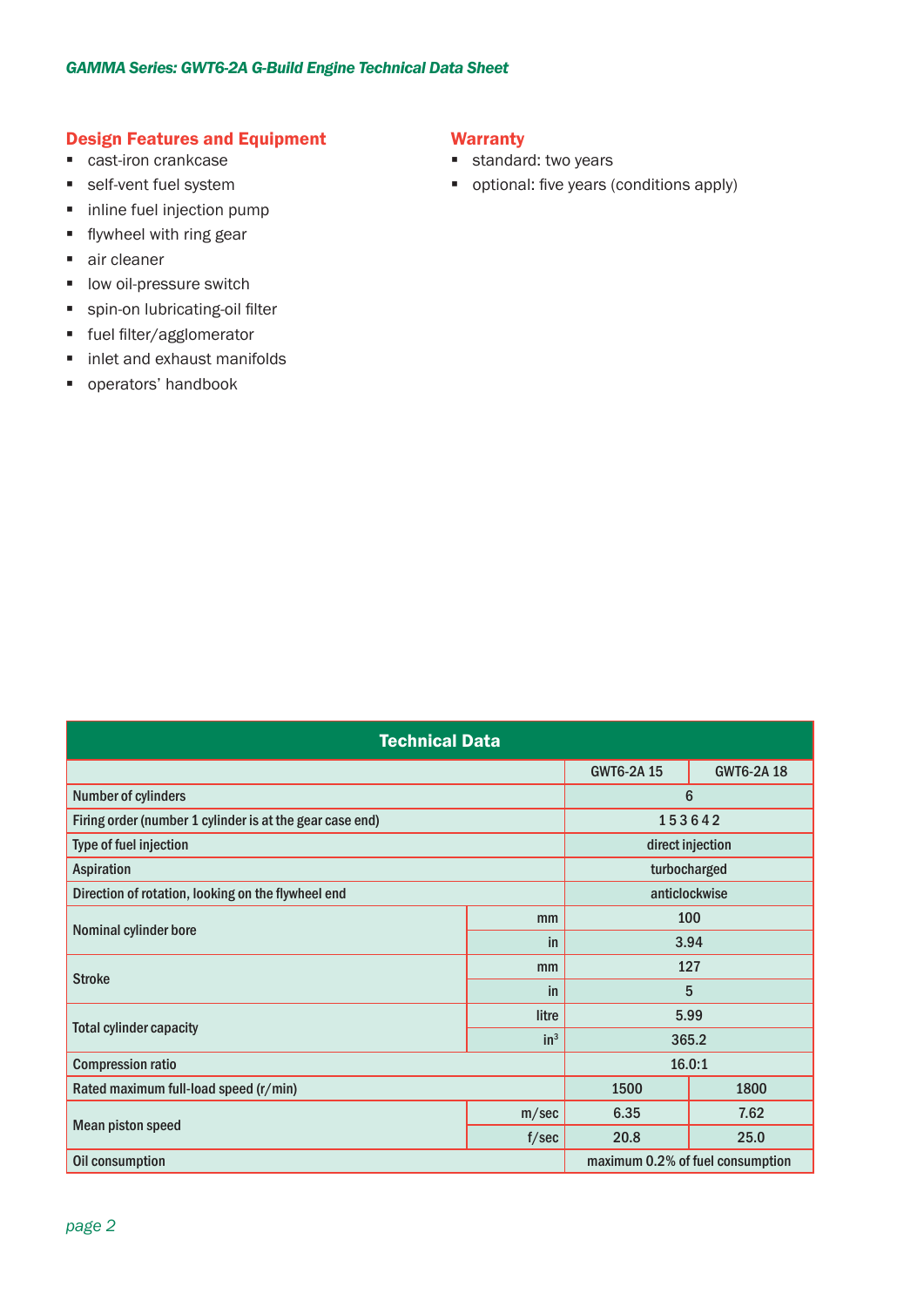| Power (to ISO 3046) <sup>1</sup> , Torque and Fuel Consumption <sup>2</sup> |             |       |       |
|-----------------------------------------------------------------------------|-------------|-------|-------|
|                                                                             | r/min       | 1500  | 1800  |
| <b>Continuous power</b>                                                     | kW          | 92.3  | 108.4 |
|                                                                             | bhp         | 123.8 | 145.4 |
| Overload power                                                              | kW          | 102   | 119.2 |
|                                                                             | bhp         | 136.8 | 159.8 |
|                                                                             |             |       |       |
| Fuel consumption (continuous power, 100% power)                             | litres/hour | 24.0  | 28.3  |

1. Power ratings are measured at the flywheel end.

2. Power ratings and fuel consumption figures apply to a fully run-in. non-derated engine without a radiator and fan fitted, and without powerabsorbing accessories or transmission equipment.

#### Rating Definitions, to ISO 3046

#### *Fixed speed power: continuous power (ICN)*

The power in kW which the engine is capable of delivering continuously at the stated crankshaft speed, under conditions of 100 kPa barometric pressure, 30% relative humidity and 25°C air inlet temperature, provided that the engine is overhauled and maintained in good operating condition and that fuel to BS EN 590 Class A1 or A2, and lubricating oils to the correct performance specification and viscosity classification as recommended by Lister Petter Limited, are used.

#### *Fixed speed power: overload power (ICXN)*

The maximum power in kW which the engine is capable of delivering intermittently at the stated crankshaft speed for a period not exceeding one hour in any period of twelve hours continuous running, immediately after working at the continuous power, under the conditions specified in (1) above.

#### *Variable speed: fuel-stop power, continuous power (IFN)*

The maximum power in kW which an engine is capable of delivering continuously at stated crankshaft speed, under the conditions as specified in item 1, with the fuel limited so that the fuel stop power cannot be exceeded.

#### *Variable speed: fuel-stop power, intermittent power (IOFN)*

The maximum power in kW which an engine is capable of delivering intermittently at the stated crankshaft speed, for a period not exceeding 1 hour in any period of 12 hours continuous running immediately after running at the Continuous Fuel Stop Power rating.

#### *De-rating*

For non-standard site conditions, reference should be made to relevant BS, ISO and DIN standards.

The overload capability applies to a fully run-in engine. This is normally attained after a running period of about 50 hours .